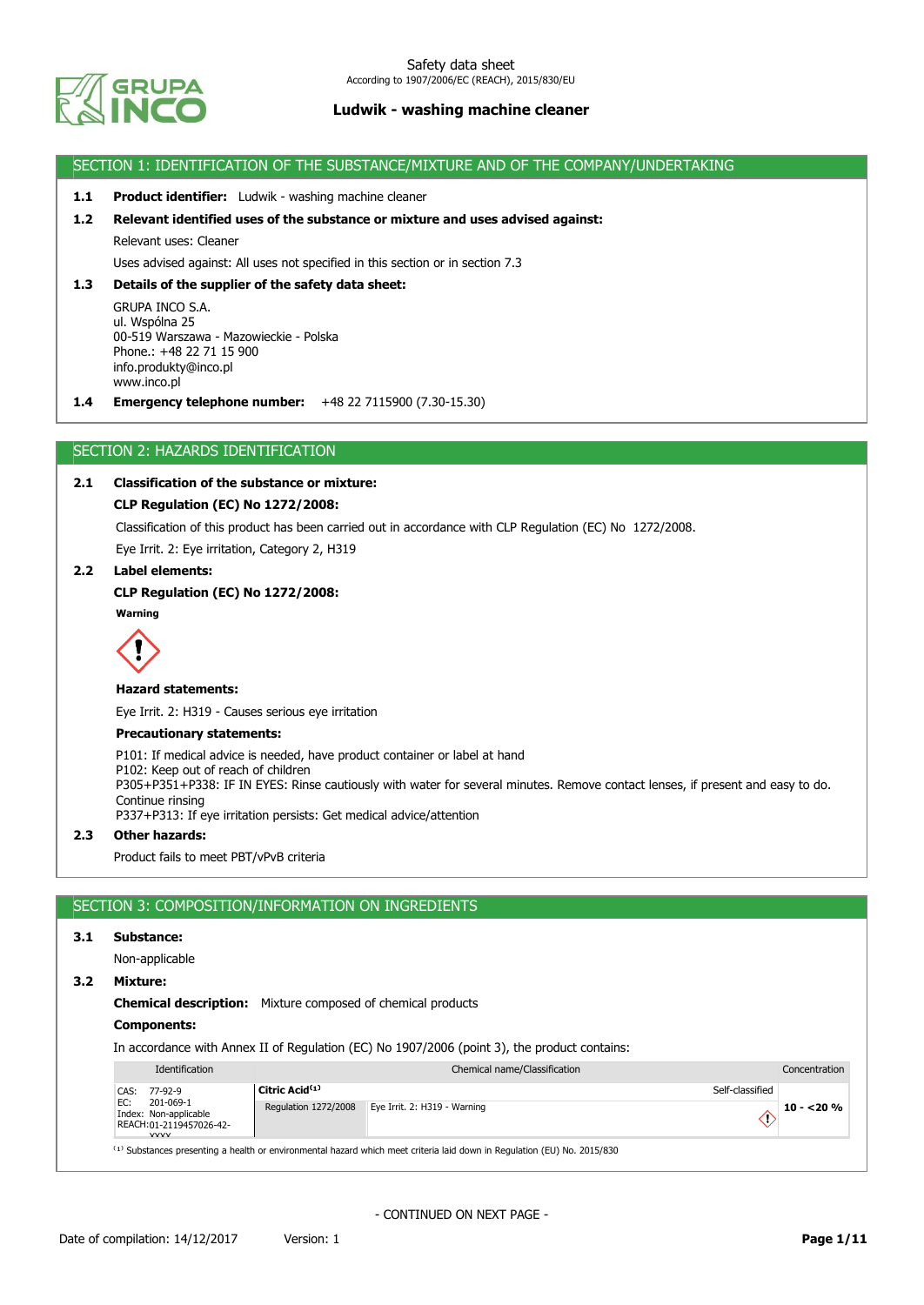

## SECTION 3: COMPOSITION/INFORMATION ON INGREDIENTS (continued)

| <b>Identification</b>                                                               |                                                   | Chemical name/Classification                                     |                         | Concentration |
|-------------------------------------------------------------------------------------|---------------------------------------------------|------------------------------------------------------------------|-------------------------|---------------|
| 79-33-4<br>CAS:                                                                     | L- $(+)$ -lactic acid <sup><math>(i)</math></sup> |                                                                  | Self-classified         |               |
| EC:<br>201-196-2<br>Index: Non-applicable<br>REACH:01-2119474164-39-<br><b>VVVV</b> | Regulation 1272/2008                              | Eye Dam. 1: H318; Skin Irrit. 2: H315 - Danger                   | $\langle \cdot \rangle$ | $1 - 3\%$     |
| CAS:<br>67-63-0                                                                     | Propan-2-ol $(1)$                                 |                                                                  | ATP CLP00               |               |
| EC:<br>200-661-7<br>Index: 603-117-00-0<br>REACH:01-2119457558-25-<br><b>VVVV</b>   | Regulation 1272/2008                              | Eye Irrit. 2: H319; Flam. Lig. 2: H225; STOT SE 3: H336 - Danger | $\rightarrow \odot$     | $1 - 3%$      |

 $(1)$  Substances presenting a health or environmental hazard which meet criteria laid down in Regulation (EU) No. 2015/830

To obtain more information on the hazards of the substances consult sections 8, 11, 12, 15 and 16.

## SECTION 4: FIRST AID MEASURES

### **4.1 Description of first aid measures:**

The symptoms resulting from intoxication can appear after exposure, therefore, in case of doubt, seek medical attention for direct exposure to the chemical product or persistent discomfort, showing the SDS of this product.

#### **By inhalation:**

This product is not classified as hazardous through inhalation. However, in case of intoxication symptoms it is recommended to remove the person affected from the area of exposure, provide clean air and keep at rest. Request medical attention if symptoms persist.

#### **By skin contact:**

This product is not classified as hazardous when in contact with the skin. However, in case of skin contact it is recommended to remove contaminated clothes and shoes, rinse the skin or if necessary shower the affected person thoroughly with cold water and neutral soap. In case of serious reaction consult a doctor.

### **By eye contact:**

Rinse eyes thoroughly with lukewarm water for at least 15 minutes. Do not allow the person affected to rub or close their eyes. If the injured person uses contact lenses, these should be removed unless they are stuck to the eyes, in which case this could cause further damage. In all cases, after cleaning, a doctor should be consulted as quickly as possible with the SDS of the product.

#### **By ingestion/aspiration:**

Do not induce vomiting, but if it does happen keep the head down to avoid aspiration. Keep the person affected at rest. Rinse out the mouth and throat, as they may have been affected during ingestion.

### **4.2 Most important symptoms and effects, both acute and delayed:**

Acute and delayed effects are indicated in sections 2 and 11.

### **4.3 Indication of any immediate medical attention and special treatment needed:**

Non-applicable

## SECTION 5: FIREFIGHTING MEASURES

### **5.1 Extinguishing media:**

Product is non-flammable under normal conditions of storage, manipulation and use, but the product contains flammable substances. In the case of inflammation as a result of improper manipulation, storage or use preferably use polyvalent powder extinguishers (ABC powder), in accordance with the Regulation on fire protection systems. IT IS NOT RECOMMENDED to use tap water as an extinguishing agent.

### **5.2 Special hazards arising from the substance or mixture:**

As a result of combustion or thermal decomposition reactive sub-products are created that can become highly toxic and, consequently, can present a serious health risk.

## **5.3 Advice for firefighters:**

Depending on the magnitude of the fire it may be necessary to use full protective clothing and self-contained breathing apparatus (SCBA). Minimum emergency facilities and equipment should be available (fire blankets, portable first aid kit,...) in accordance with Directive 89/654/EC.

### **Additional provisions:**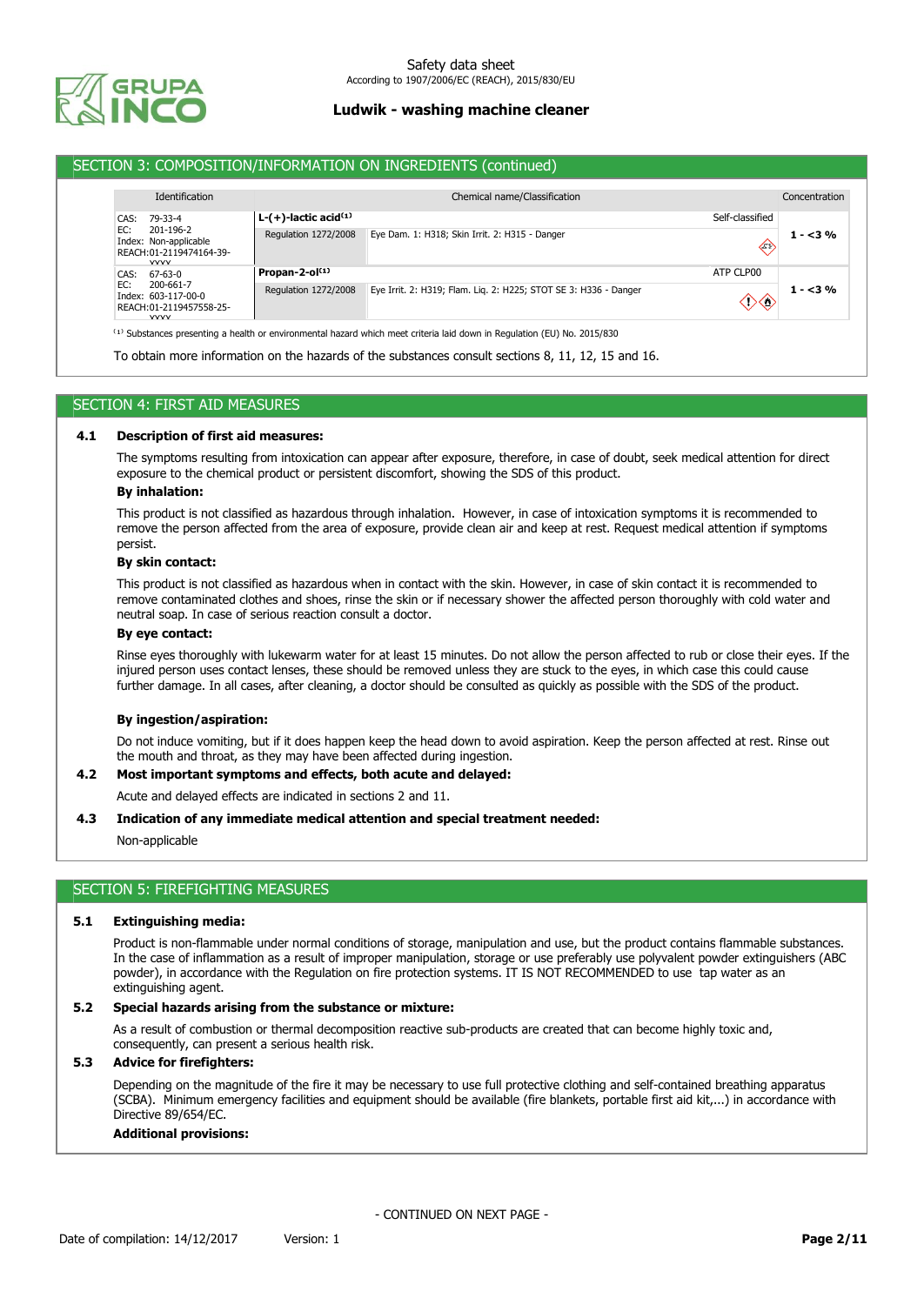

## SECTION 5: FIREFIGHTING MEASURES (continued)

Act in accordance with the Internal Emergency Plan and the Information Sheets on actions to take after an accident or other emergencies. Eliminate all sources of ignition. In case of fire, cool the storage containers and tanks for products susceptible to combustion, explosion or BLEVE as a result of high temperatures. Avoid spillage of the products used to extinguish the fire into an aqueous medium.

## SECTION 6: ACCIDENTAL RELEASE MEASURES

## **6.1 Personal precautions, protective equipment and emergency procedures:**

Isolate leaks provided that there is no additional risk for the people performing this task. Evacuate the area and keep out those without protection. Personal protection equipment must be used against potential contact with the spilt product (See section 8). Above all prevent the formation of any vapour-air flammable mixtures, through either ventilation or the use of an inert medium. Destroy any source of ignition. Eliminate electrostatic charges by interconnecting all the conductive surfaces on which static electricity could form, and also ensuring that all surfaces are connected to the ground.

### **6.2 Environmental precautions:**

This product is not classified as hazardous to the environment. Keep product away from drains, surface and ground water.

### **6.3 Methods and material for containment and cleaning up:**

It is recommended:

Absorb the spillage using sand or inert absorbent and move it to a safe place. Do not absorb in sawdust or other combustible absorbents. For any concern related to disposal consult section 13.

### **6.4 Reference to other sections:**

See sections 8 and 13.

## SECTION 7: HANDLING AND STORAGE

### **7.1 Precautions for safe handling:**

A.- Precautions for safe manipulation

Comply with the current legislation concerning the prevention of industrial risks. Keep containers hermetically sealed. Control spills and residues, destroying them with safe methods (section 6). Avoid leakages from the container. Maintain order and cleanliness where dangerous products are used.

B.- Technical recommendations for the prevention of fires and explosions

Avoid the evaporation of the product as it contains flammable substances, which could form flammable vapour/air mixtures in the presence of sources of ignition. Control sources of ignition (mobile phones, sparks,...) and transfer at slow speeds to avoid the creation of electrostatic charges. Avoid splashes and pulverizations. Consult section 10 for conditions and materials that should be avoided.

C.- Technical recommendations to prevent ergonomic and toxicological risks

Do not eat or drink during the process, washing hands afterwards with suitable cleaning products.

D.- Technical recommendations to prevent environmental risks

It is recommended to have absorbent material available at close proximity to the product (See subsection 6.3)

### **7.2 Conditions for safe storage, including any incompatibilities:**

A.- Technical measures for storage

Store in a cool, dry, well-ventilated location

B.- General conditions for storage

Avoid sources of heat, radiation, static electricity and contact with food. For additional information see subsection 10.5

### **7.3 Specific end use(s):**

Except for the instructions already specified it is not necessary to provide any special recommendation regarding the uses of this product.

## SECTION 8: EXPOSURE CONTROLS/PERSONAL PROTECTION

### **8.1 Control parameters:**

Substances whose occupational exposure limits have to be monitored in the workplace There are no occupational exposure limits for the substances contained in the product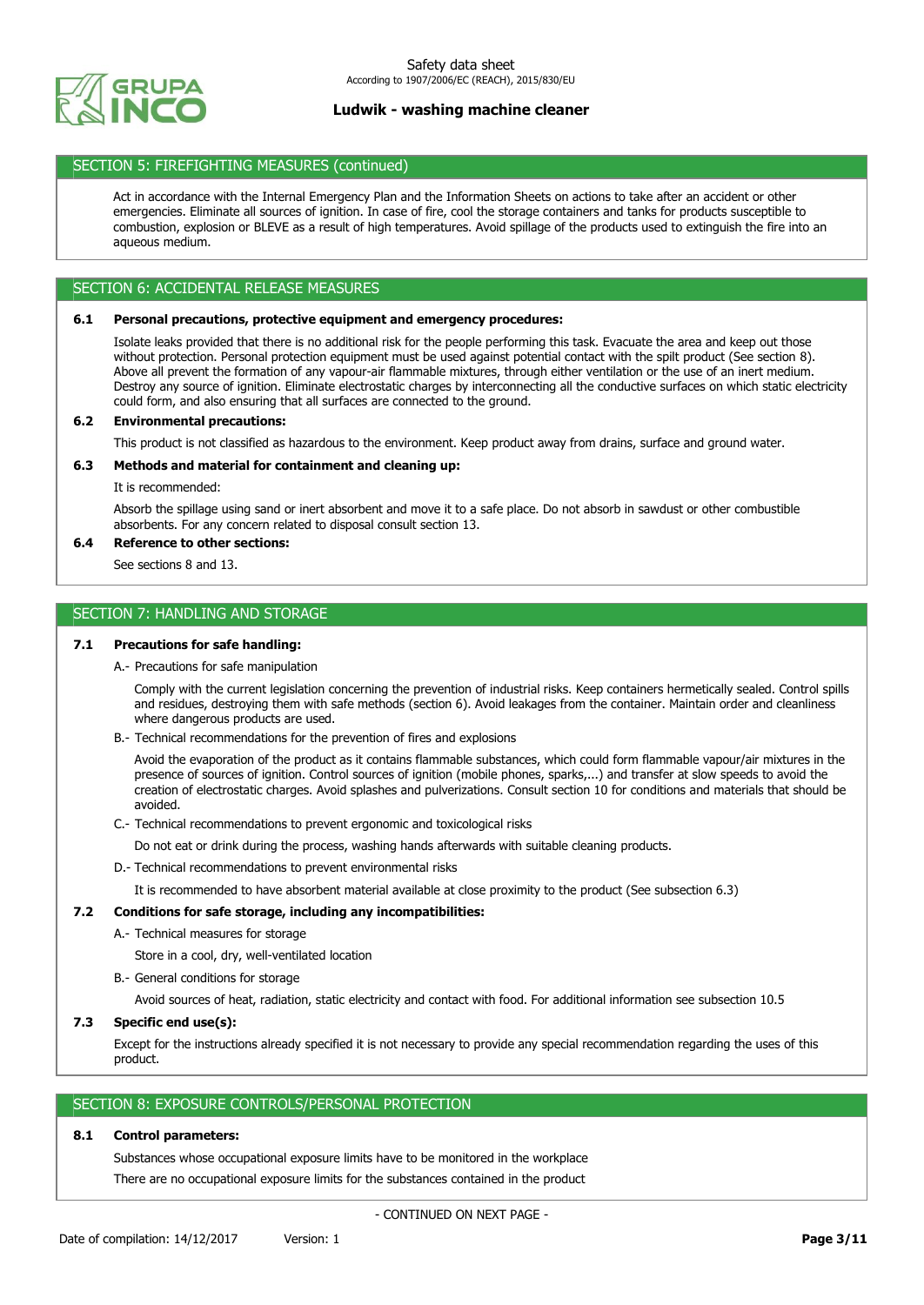

# SECTION 8: EXPOSURE CONTROLS/PERSONAL PROTECTION (continued)

## **DNEL (Workers):**

|                       |                   |                | Short exposure        |                | Long exposure  |
|-----------------------|-------------------|----------------|-----------------------|----------------|----------------|
| <b>Identification</b> |                   | Systemic       | Local                 | Systemic       | Local          |
| $L-(+)$ -lactic acid  | Oral              | Non-applicable | Non-applicable        | Non-applicable | Non-applicable |
| CAS: 79-33-4          | Dermal            | Non-applicable | Non-applicable        | Non-applicable | Non-applicable |
| EC: 201-196-2         | <b>Inhalation</b> | Non-applicable | 592 mg/m <sup>3</sup> | Non-applicable | Non-applicable |
| Propan-2-ol           | Oral              | Non-applicable | Non-applicable        | Non-applicable | Non-applicable |
| CAS: 67-63-0          | Dermal            | Non-applicable | Non-applicable        | 888 mg/kg      | Non-applicable |
| EC: 200-661-7         | <b>Inhalation</b> | Non-applicable | Non-applicable        | 500 mg/m $3$   | Non-applicable |

### **DNEL (General population):**

|                      |            | Short exposure |                | Long exposure  |                |
|----------------------|------------|----------------|----------------|----------------|----------------|
| Identification       |            | Systemic       | Local          | Systemic       | Local          |
| $L-(+)$ -lactic acid | Oral       | 35,4 mg/kg     | Non-applicable | Non-applicable | Non-applicable |
| CAS: 79-33-4         | Dermal     | Non-applicable | Non-applicable | Non-applicable | Non-applicable |
| EC: 201-196-2        | Inhalation | Non-applicable | 296 mg/m $3$   | Non-applicable | Non-applicable |
| Propan-2-ol          | Oral       | Non-applicable | Non-applicable | 26 mg/kg       | Non-applicable |
| CAS: 67-63-0         | Dermal     | Non-applicable | Non-applicable | 319 mg/kg      | Non-applicable |
| EC: 200-661-7        | Inhalation | Non-applicable | Non-applicable | 89 mg/m $3$    | Non-applicable |

### **PNEC:**

| Identification       |              |                   |                         |                |
|----------------------|--------------|-------------------|-------------------------|----------------|
| Citric Acid          | <b>STP</b>   | 1000 mg/L         | Fresh water             | $0,44$ mg/L    |
| CAS: 77-92-9         | Soil         | 33,1 mg/kg        | Marine water            | $0,044$ mg/L   |
| EC: 201-069-1        | Intermittent | Non-applicable    | Sediment (Fresh water)  | 34,6 mg/kg     |
|                      | Oral         | Non-applicable    | Sediment (Marine water) | 3,46 mg/kg     |
| $L-(+)$ -lactic acid | <b>STP</b>   | $10 \text{ mg/L}$ | Fresh water             | $1,3$ mg/L     |
| CAS: 79-33-4         | Soil         | Non-applicable    | Marine water            | Non-applicable |
| EC: 201-196-2        | Intermittent | Non-applicable    | Sediment (Fresh water)  | Non-applicable |
|                      | Oral         | Non-applicable    | Sediment (Marine water) | Non-applicable |
| Propan-2-ol          | <b>STP</b>   | 2251 mg/L         | Fresh water             | 140,9 mg/L     |
| CAS: 67-63-0         | Soil         | 28 mg/kg          | Marine water            | 140,9 mg/L     |
| EC: 200-661-7        | Intermittent | 140,9 mg/L        | Sediment (Fresh water)  | 552 mg/kg      |
|                      | Oral         | $160$ g/kg        | Sediment (Marine water) | 552 mg/kg      |

### **8.2 Exposure controls:**

A.- General security and hygiene measures in the work place

As a preventative measure it is recommended to use basic Personal Protective Equipment, with the corresponding <<CE marking>> in accordance with Directive 89/686/EC. For more information on Personal Protective Equipment (storage, use, cleaning, maintenance, class of protection,…) consult the information leaflet provided by the manufacturer. For more information see subsection 7.1.

All information contained herein is a recommendation which needs some specification from the labour risk prevention services as it is not known whether the company has additional measures at its disposal.

B.- Respiratory protection

The use of protection equipment will be necessary if a mist forms or if the occupational exposure limits are exceeded.

C.- Specific protection for the hands

| Pictogram                                    | <b>PPE</b>                               | Labelling | <b>CEN Standard</b> | Remarks                                                                                                                                                                                                                   |
|----------------------------------------------|------------------------------------------|-----------|---------------------|---------------------------------------------------------------------------------------------------------------------------------------------------------------------------------------------------------------------------|
| $\mathbb{Z}$<br>Mandatory hand<br>protection | Protective gloves against<br>minor risks | CAT I     |                     | Replace gloves in case of any sign of damage. For<br>prolonged periods of exposure to the product for<br>professional users/industrials, we recommend using<br>CE III gloves in line with standards EN 420 and EN<br>374. |

"As the product is a mixture of several substances, the resistance of the glove material can not be predicted in advance with total reliability and has therefore to be checked prior to the application"

D.- Ocular and facial protection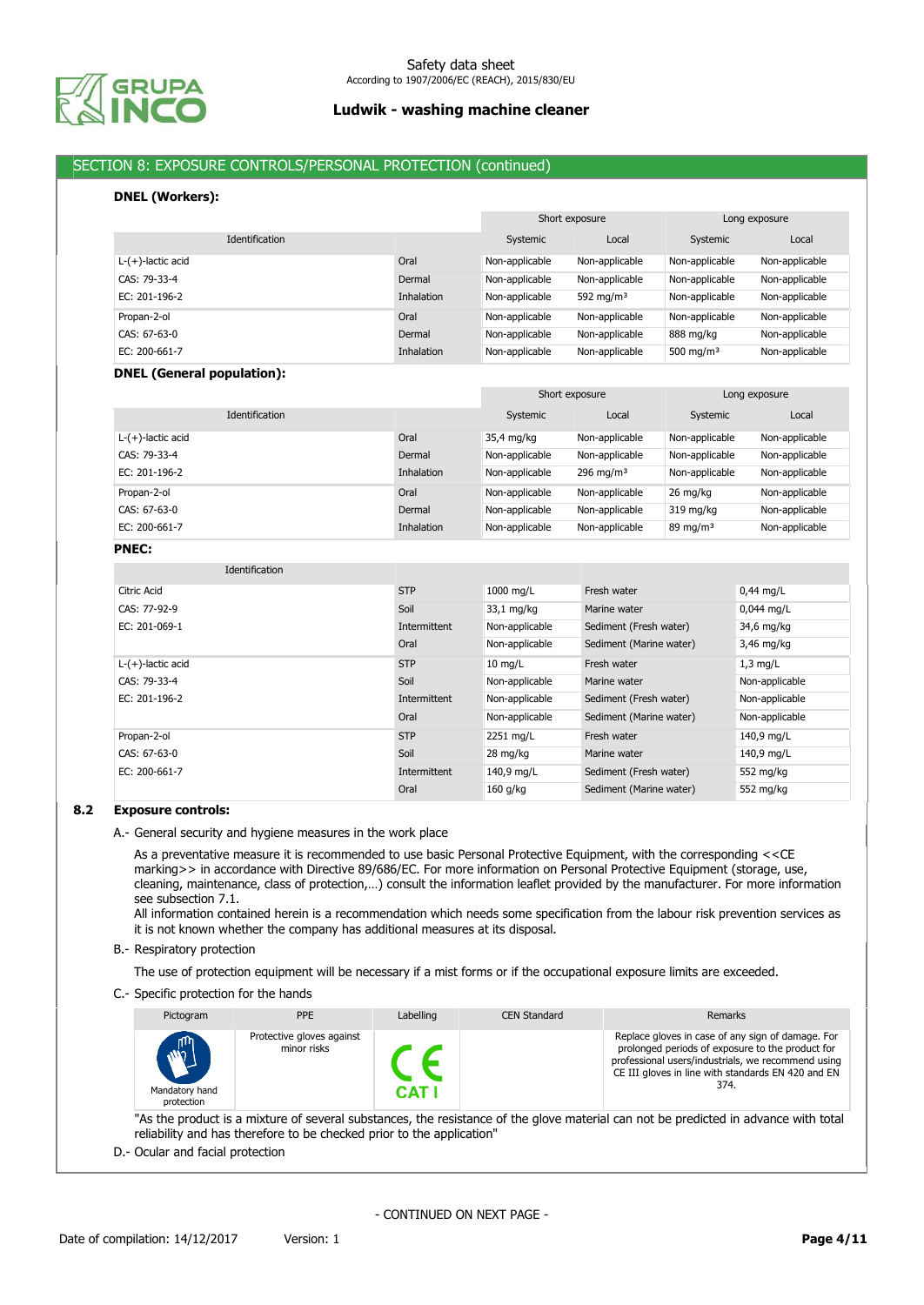

|                                         | SECTION 8: EXPOSURE CONTROLS/PERSONAL PROTECTION (continued)                           |                                |                                 |                                                                                                                                                                                                                                                                                  |
|-----------------------------------------|----------------------------------------------------------------------------------------|--------------------------------|---------------------------------|----------------------------------------------------------------------------------------------------------------------------------------------------------------------------------------------------------------------------------------------------------------------------------|
| Pictogram                               | <b>PPE</b>                                                                             | Labelling                      | <b>CEN Standard</b>             | Remarks                                                                                                                                                                                                                                                                          |
| Mandatory face<br>protection            | Panoramic glasses against<br>splash/projections.                                       |                                | EN 166:2001<br>EN ISO 4007:2012 | Clean daily and disinfect periodically according to the<br>manufacturer's instructions. Use if there is a risk of<br>splashing.                                                                                                                                                  |
| E.- Body protection                     |                                                                                        |                                |                                 |                                                                                                                                                                                                                                                                                  |
| Pictogram                               | PPE                                                                                    | Labelling                      | <b>CEN Standard</b>             | Remarks                                                                                                                                                                                                                                                                          |
|                                         | Work clothing                                                                          |                                |                                 | Replace before any evidence of deterioration. For<br>periods of prolonged exposure to the product for<br>professional/industrial users CE III is recommended,<br>in accordance with the regulations in EN ISO<br>6529:2001, EN ISO 6530:2005, EN ISO 13688:2013,<br>EN 464:1994. |
|                                         | Anti-slip work shoes                                                                   |                                | EN ISO 20347:2012               | Replace before any evidence of deterioration. For<br>periods of prolonged exposure to the product for<br>professional/industrial users CE III is recommended,<br>in accordance with the regulations in EN ISO 20345 y<br>EN 13832-1                                              |
| F.- Additional emergency measures       |                                                                                        |                                |                                 |                                                                                                                                                                                                                                                                                  |
| Emergency measure                       |                                                                                        | <b>Standards</b>               | Emergency measure               | <b>Standards</b>                                                                                                                                                                                                                                                                 |
| Emergency shower                        |                                                                                        | ANSI Z358-1<br>ISO 3864-1:2002 | Eyewash stations                | DIN 12 899<br>ISO 3864-1:2002                                                                                                                                                                                                                                                    |
| <b>Environmental exposure controls:</b> |                                                                                        |                                |                                 |                                                                                                                                                                                                                                                                                  |
| <b>Volatile organic compounds:</b>      | of both the product and its container. For additional information see subsection 7.1.D |                                |                                 | In accordance with the community legislation for the protection of the environment it is recommended to avoid environmental spillage                                                                                                                                             |
|                                         | With regard to Directive 2010/75/EU, this product has the following characteristics:   |                                |                                 |                                                                                                                                                                                                                                                                                  |
| V.O.C. (Supply):                        | 2 % weight                                                                             |                                |                                 |                                                                                                                                                                                                                                                                                  |
| V.O.C. density at 20 °C:                | 21,41 kg/m <sup>3</sup> (21,41 g/L)                                                    |                                |                                 |                                                                                                                                                                                                                                                                                  |
|                                         | 3                                                                                      |                                |                                 |                                                                                                                                                                                                                                                                                  |
| Average carbon number:                  |                                                                                        |                                |                                 |                                                                                                                                                                                                                                                                                  |

# SECTION 9: PHYSICAL AND CHEMICAL PROPERTIES

## **9.1 Information on basic physical and chemical properties:**

For complete information see the product datasheet.

| <b>Appearance:</b>                                                                                 |                        |
|----------------------------------------------------------------------------------------------------|------------------------|
| Physical state at 20 °C:                                                                           | Liguid                 |
| Appearance:                                                                                        | Not available          |
| Colour:                                                                                            | Not available          |
| Odour:                                                                                             | Not available          |
| Odour threshold:                                                                                   | Non-applicable *       |
| <b>Volatility:</b>                                                                                 |                        |
| Boiling point at atmospheric pressure:                                                             | 99 OC                  |
| Vapour pressure at 20 °C:                                                                          | 2370 Pa                |
| Vapour pressure at 50 °C:                                                                          | 93,57 (12,48 kPa)      |
| Evaporation rate at 20 °C:                                                                         | Non-applicable *       |
| <b>Product description:</b>                                                                        |                        |
| Density at 20 °C:                                                                                  | 1070 kg/m <sup>3</sup> |
| *Not relevant due to the nature of the product, not providing information property of its hazards. |                        |
|                                                                                                    |                        |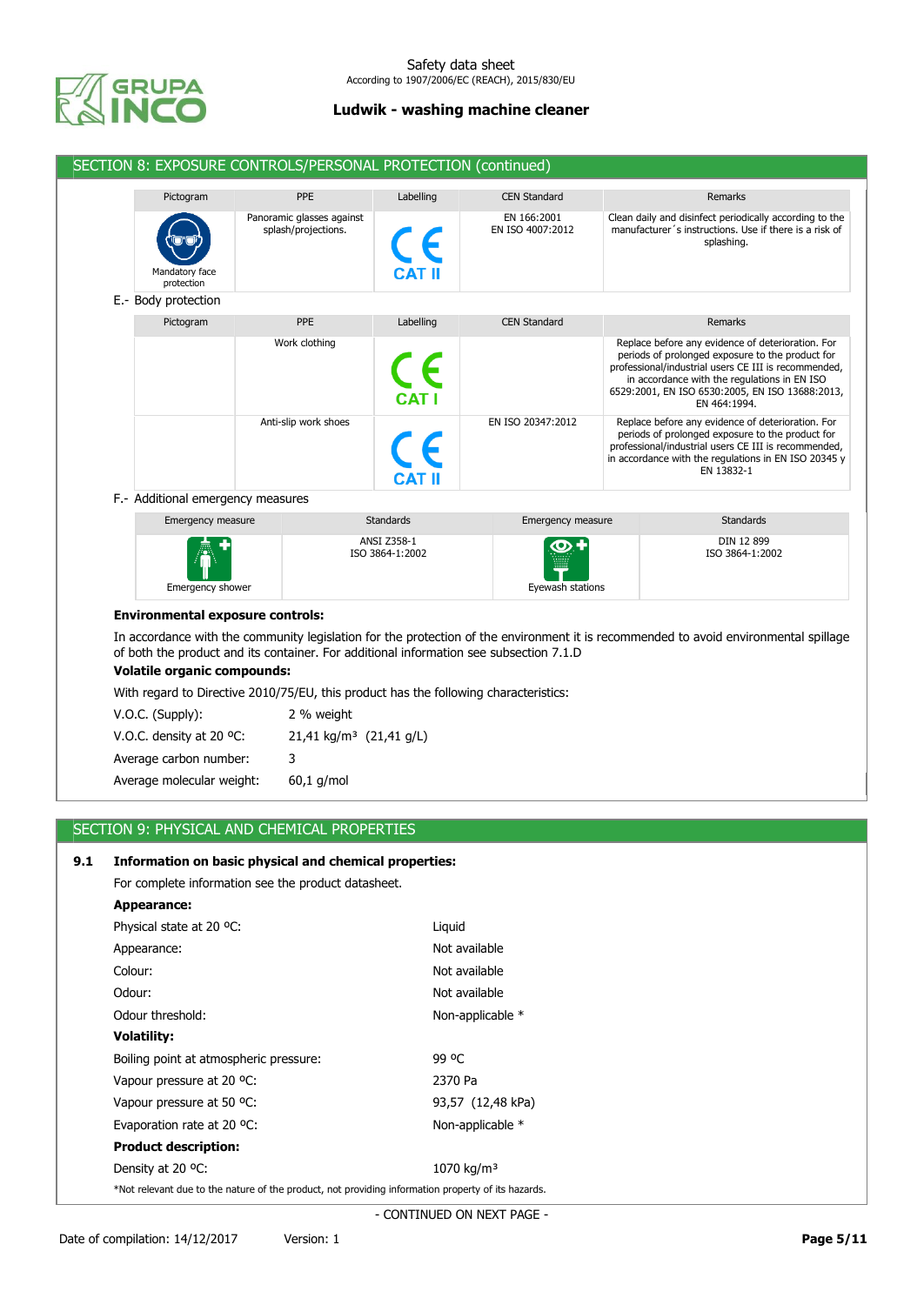

|     | SECTION 9: PHYSICAL AND CHEMICAL PROPERTIES (continued)                                            |                        |  |  |  |  |  |
|-----|----------------------------------------------------------------------------------------------------|------------------------|--|--|--|--|--|
|     | Relative density at 20 °C:                                                                         | 1,07                   |  |  |  |  |  |
|     | Dynamic viscosity at 20 °C:                                                                        | Non-applicable *       |  |  |  |  |  |
|     | Kinematic viscosity at 20 °C:                                                                      | Non-applicable *       |  |  |  |  |  |
|     | Kinematic viscosity at 40 °C:                                                                      | Non-applicable *       |  |  |  |  |  |
|     | Concentration:                                                                                     | Non-applicable *       |  |  |  |  |  |
|     | pH:                                                                                                | Non-applicable *       |  |  |  |  |  |
|     | Vapour density at 20 °C:                                                                           | Non-applicable *       |  |  |  |  |  |
|     | Partition coefficient n-octanol/water 20 °C:                                                       | Non-applicable *       |  |  |  |  |  |
|     | Solubility in water at 20 °C:                                                                      | Non-applicable *       |  |  |  |  |  |
|     | Solubility properties:                                                                             | Non-applicable *       |  |  |  |  |  |
|     | Decomposition temperature:                                                                         | Non-applicable *       |  |  |  |  |  |
|     | Melting point/freezing point:                                                                      | Non-applicable *       |  |  |  |  |  |
|     | <b>Explosive properties:</b>                                                                       | Non-applicable *       |  |  |  |  |  |
|     | Oxidising properties:                                                                              | Non-applicable *       |  |  |  |  |  |
|     | <b>Flammability:</b>                                                                               |                        |  |  |  |  |  |
|     | Flash Point:                                                                                       | Non Flammable (>60 °C) |  |  |  |  |  |
|     | Flammability (solid, gas):                                                                         | Non-applicable *       |  |  |  |  |  |
|     | Autoignition temperature:                                                                          | 399 °C                 |  |  |  |  |  |
|     | Lower flammability limit:                                                                          | Non-applicable *       |  |  |  |  |  |
|     | Upper flammability limit:                                                                          | Non-applicable *       |  |  |  |  |  |
|     | <b>Explosive:</b>                                                                                  |                        |  |  |  |  |  |
|     | Lower explosive limit:                                                                             | Non-applicable *       |  |  |  |  |  |
|     | Upper explosive limit:                                                                             | Non-applicable *       |  |  |  |  |  |
| 9.2 | <b>Other information:</b>                                                                          |                        |  |  |  |  |  |
|     | Surface tension at 20 °C:                                                                          | Non-applicable *       |  |  |  |  |  |
|     | Refraction index:                                                                                  | Non-applicable *       |  |  |  |  |  |
|     | *Not relevant due to the nature of the product, not providing information property of its hazards. |                        |  |  |  |  |  |

# SECTION 10: STABILITY AND REACTIVITY

| 10.1 Reactivity:                                                                                                       |
|------------------------------------------------------------------------------------------------------------------------|
| No hazardous reactions are expected because the product is stable under recommended storage conditions. See section 7. |

# **10.2 Chemical stability:**

Chemically stable under the conditions of storage, handling and use.

## **10.3 Possibility of hazardous reactions:**

Under the specified conditions, hazardous reactions that lead to excessive temperatures or pressure are not expected.

## **10.4 Conditions to avoid:**

Applicable for handling and storage at room temperature:

|      | Shock and friction<br>Contact with air |                | Increase in temperature | Sunlight              | Humidity       |  |
|------|----------------------------------------|----------------|-------------------------|-----------------------|----------------|--|
|      | Not applicable                         | Not applicable | Precaution              | Precaution            | Not applicable |  |
|      |                                        |                |                         |                       |                |  |
| 10.5 | Incompatible materials:                |                |                         |                       |                |  |
|      | Acids                                  | Water          | Combustive materials    | Combustible materials | Others         |  |

## **10.6 Hazardous decomposition products:**

See subsection 10.3, 10.4 and 10.5 to find out the specific decomposition products. Depending on the decomposition conditions, complex mixtures of chemical substances can be released: carbon dioxide (CO2), carbon monoxide and other organic compounds.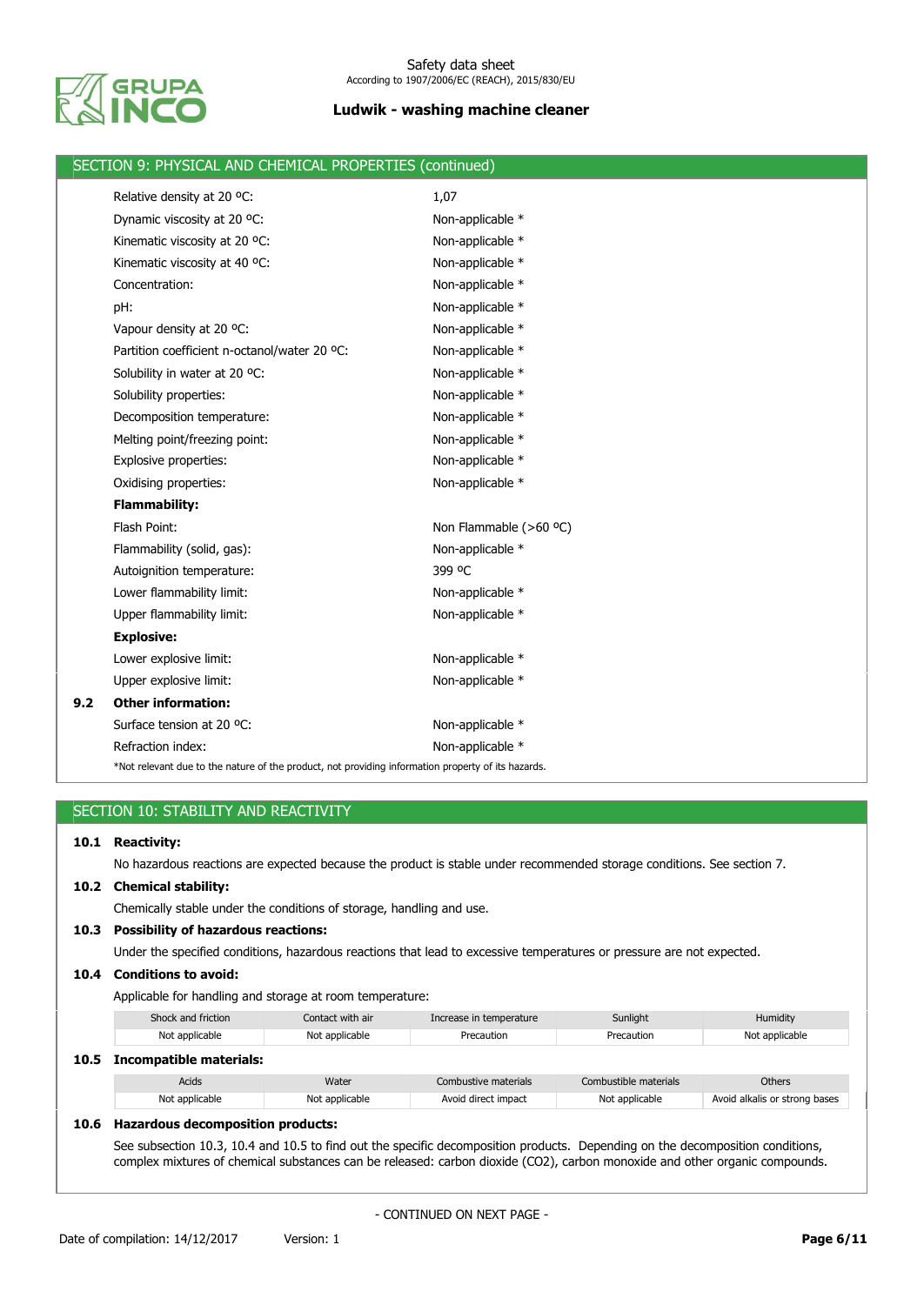

### SECTION 11: TOXICOLOGICAL INFORMATION

### **11.1 Information on toxicological effects:**

The experimental information related to the toxicological properties of the product itself is not available

### **Dangerous health implications:**

In case of exposure that is repetitive, prolonged or at concentrations higher than the recommended occupational exposure limits, adverse effects on health may result, depending on the means of exposure:

- A- Ingestion (acute effect):
	- Acute toxicity : Based on available data, the classification criteria are not met, as it does not contain substances classified as dangerous for consumption. For more information see section 3.
	- Corrosivity/Irritability: Based on available data, the classification criteria are not met. However, it does contain substances classified as dangerous for this effect. For more information see section 3.
- B- Inhalation (acute effect):
	- Acute toxicity : Based on available data, the classification criteria are not met, as it does not contain substances classified as dangerous for inhalation. For more information see section 3.

- Corrosivity/Irritability: Based on available data, the classification criteria are not met, as it does not contain substances classified as dangerous for this effect. For more information see section 3.

- C- Contact with the skin and the eyes (acute effect):
	- Contact with the skin: Based on available data, the classification criteria are not met. However, it contains substances classified as dangerous for skin contact. For more information see section 3.
	- Contact with the eyes: Produces eye damage after contact.
- D- CMR effects (carcinogenicity, mutagenicity and toxicity to reproduction):
	- Carcinogenicity: Based on available data, the classification criteria are not met, as it does not contain substances classified as dangerous for the effects mentioned. For more information see section 3.
		- IARC: Propan-2-ol (3)
	- Mutagenicity: Based on available data, the classification criteria are not met, as it does not contain substances classified as dangerous for this effect. For more information see section 3.
	- Reproductive toxicity: Based on available data, the classification criteria are not met, as it does not contain substances classified as dangerous for this effect. For more information see section 3.
- E- Sensitizing effects:
	- Respiratory: Based on available data, the classification criteria are not met, as it does not contain substances classified as dangerous with sensitising effects. For more information see section 3.
	- Cutaneous: Based on available data, the classification criteria are not met, as it does not contain substances classified as dangerous for this effect. For more information see section 3.
- F- Specific target organ toxicity (STOT) single exposure:

Based on available data, the classification criteria are not met. However, it contains substances classified as dangerous for inhalation. For more information see section 3.

- G- Specific target organ toxicity (STOT)-repeated exposure:
	- Specific target organ toxicity (STOT)-repeated exposure: Based on available data, the classification criteria are not met, as it does not contain substances classified as dangerous for this effect. For more information see section 3.
	- Skin: Based on available data, the classification criteria are not met, as it does not contain substances classified as dangerous for this effect. For more information see section 3.
- H- Aspiration hazard:

Based on available data, the classification criteria are not met, as it does not contain substances classified as dangerous for this effect. For more information see section 3.

## **Other information:**

Non-applicable

### **Specific toxicology information on the substances:**

| Identification |                 | Acute toxicity  | Genus |
|----------------|-----------------|-----------------|-------|
| Propan-2-ol    | LD50 oral       | 5280 mg/kg      | Rat   |
| CAS: 67-63-0   | LD50 dermal     | 12800 mg/kg     | Rat   |
| EC: 200-661-7  | LC50 inhalation | 72,6 mg/L (4 h) | Rat   |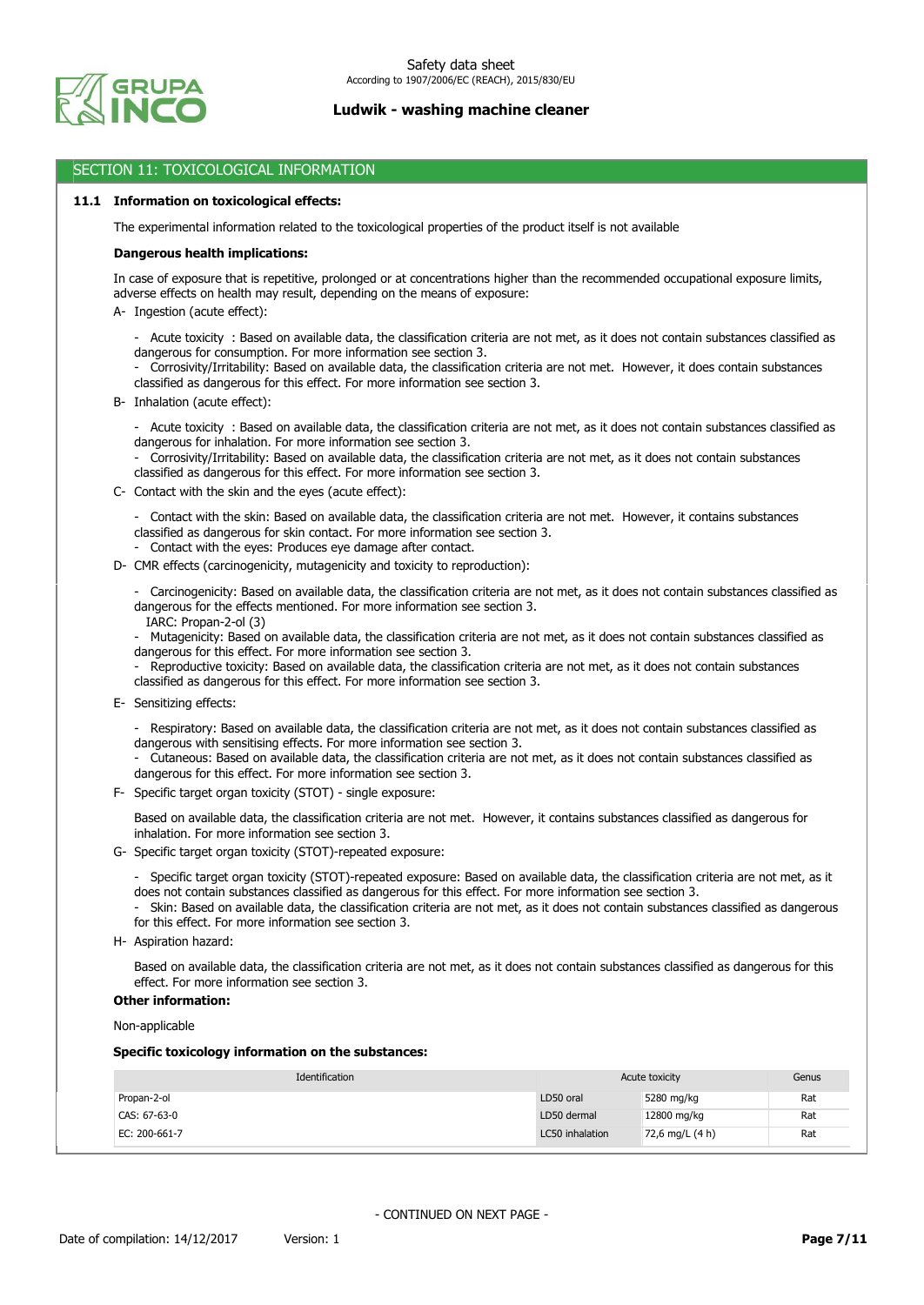

# SECTION 11: TOXICOLOGICAL INFORMATION (continued)

|                      | Identification |                 | Acute toxicity | Genus |
|----------------------|----------------|-----------------|----------------|-------|
| Citric Acid          |                | LD50 oral       | 5400 mg/kg     | Rat   |
| CAS: 77-92-9         |                | LD50 dermal     | Non-applicable |       |
| EC: 201-069-1        |                | LC50 inhalation | Non-applicable |       |
| $L-(+)$ -lactic acid |                | LD50 oral       | 3750 mg/kg     | Rat   |
| CAS: 79-33-4         |                | LD50 dermal     | Non-applicable |       |
| EC: 201-196-2        |                | LC50 inhalation | Non-applicable |       |

# SECTION 12: ECOLOGICAL INFORMATION

The experimental information related to the eco-toxicological properties of the product itself is not available

### **12.1 Toxicity:**

| Identification       |             | Acute toxicity    | <b>Species</b>            | Genus      |
|----------------------|-------------|-------------------|---------------------------|------------|
| Citric Acid          | <b>LC50</b> | 1516 mg/L (96 h)  | Lepomis macrochirus       | Fish       |
| CAS: 77-92-9         | <b>EC50</b> | 160 mg/L (48 h)   | N/A                       | Crustacean |
| EC: 201-069-1        | <b>EC50</b> | Non-applicable    |                           |            |
| $L-(+)$ -lactic acid | <b>LC50</b> | 320 mg/L (96 h)   | Brachydanio rerio         | Fish       |
| CAS: 79-33-4         | <b>EC50</b> | 240 mg/L (48 h)   | Daphnia magna             | Crustacean |
| EC: 201-196-2        | <b>EC50</b> | 3.5 mg/L (70 h)   | Selenastrum capricornutum | Algae      |
| Propan-2-ol          | <b>LC50</b> | 9640 mg/L (96 h)  | Pimephales promelas       | Fish       |
| $CAS: 67-63-0$       | <b>EC50</b> | 13299 mg/L (48 h) | Daphnia magna             | Crustacean |
| EC: 200-661-7        | <b>EC50</b> | 1000 mg/L (72 h)  | Scenedesmus subspicatus   | Algae      |

## **12.2 Persistence and degradability:**

| Identification | Degradability    |                 | Biodegradability |                   |
|----------------|------------------|-----------------|------------------|-------------------|
| Citric Acid    | BOD <sub>5</sub> | Non-applicable  | Concentration    | $10 \text{ mg/L}$ |
| CAS: 77-92-9   | <b>COD</b>       | Non-applicable  | Period           | 28 days           |
| EC: 201-069-1  | BOD5/COD         | Non-applicable  | % Biodegradable  | 97 %              |
| Propan-2-ol    | BOD <sub>5</sub> | 1.19 g $O2/q$   | Concentration    | 100 mg/L          |
| CAS: 67-63-0   | <b>COD</b>       | $2.23$ g $O2/q$ | Period           | 14 days           |
| EC: 200-661-7  | BOD5/COD         | 0.53            | % Biodegradable  | 86 %              |

### **12.3 Bioaccumulative potential:**

| Identification |            | Bioaccumulation potential |
|----------------|------------|---------------------------|
| Citric Acid    | <b>BCF</b> | 3                         |
| CAS: 77-92-9   | Pow Log    | $-1.55$                   |
| EC: 201-069-1  | Potential  | Low                       |
| Propan-2-ol    | <b>BCF</b> | 3                         |
| CAS: 67-63-0   | Pow Log    | 0.05                      |
| EC: 200-661-7  | Potential  | Low                       |

### **12.4 Mobility in soil:**

| Identification | Absorption/desorption |                              | Volatility |                                 |
|----------------|-----------------------|------------------------------|------------|---------------------------------|
| Citric Acid    | Koc                   | Non-applicable               | Henry      | Non-applicable                  |
| CAS: 77-92-9   | Conclusion            | Non-applicable               | Dry soil   | Non-applicable                  |
| EC: 201-069-1  | Surface tension       | 2,045E-2 N/m (350,93)<br>°C) | Moist soil | Non-applicable                  |
| Propan-2-ol    | Koc                   | 1.5                          | Henry      | 8,207E-1 Pa·m <sup>3</sup> /mol |
| CAS: 67-63-0   | Conclusion            | Very High                    | Dry soil   | Yes                             |
| EC: 200-661-7  | Surface tension       | 2,24E-2 N/m (25 °C)          | Moist soil | Yes                             |

# **12.5 Results of PBT and vPvB assessment:**

Product fails to meet PBT/vPvB criteria

## **12.6 Other adverse effects:**

Not described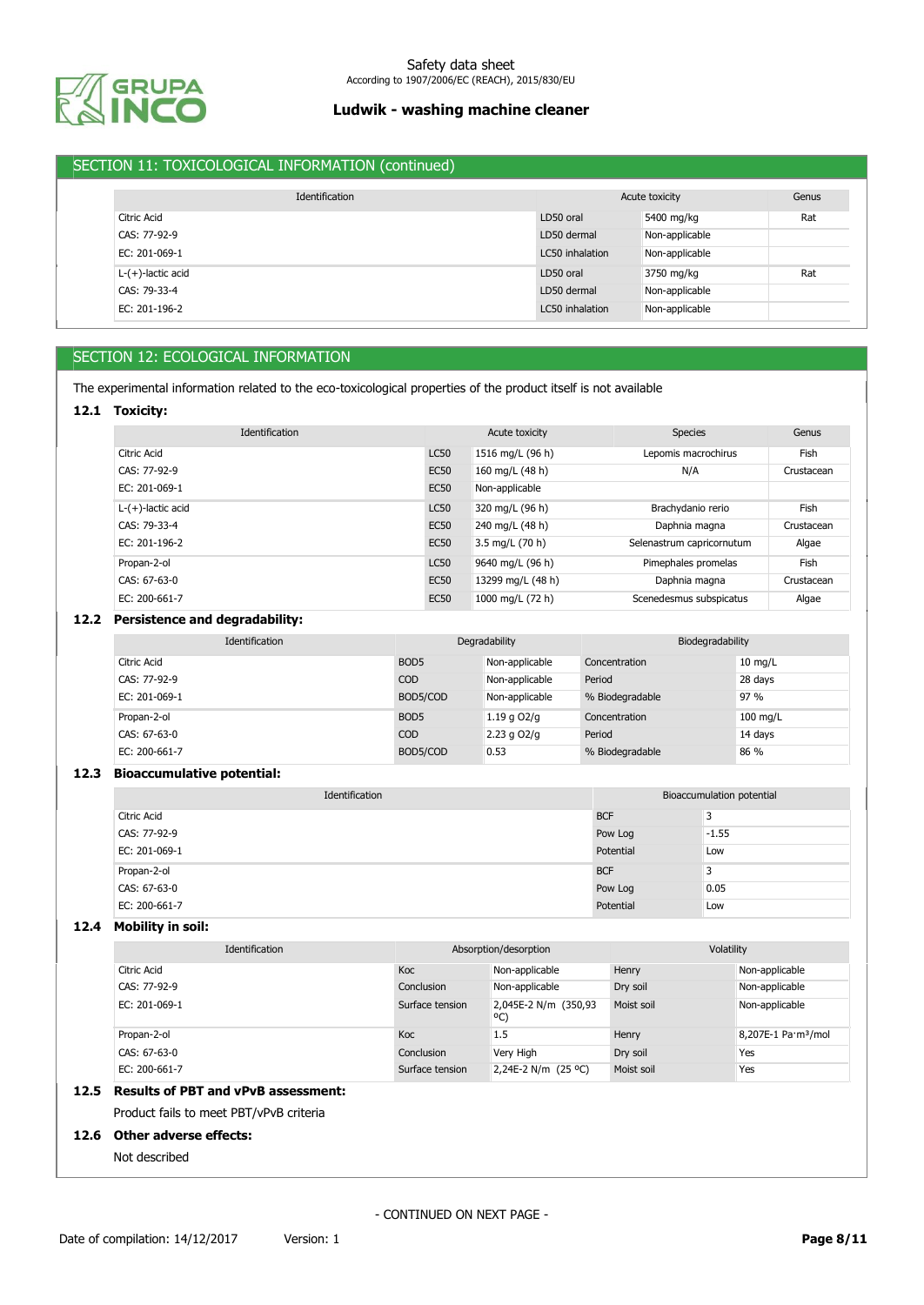

| Code           |                                                                                       | Description                                                                                                                                                                                                                                                                                                                                                                                          | Waste class (Regulation (EU) No |
|----------------|---------------------------------------------------------------------------------------|------------------------------------------------------------------------------------------------------------------------------------------------------------------------------------------------------------------------------------------------------------------------------------------------------------------------------------------------------------------------------------------------------|---------------------------------|
|                |                                                                                       |                                                                                                                                                                                                                                                                                                                                                                                                      | 1357/2014)                      |
| 20 01 30       | detergents other than those mentioned in 20 01 29                                     |                                                                                                                                                                                                                                                                                                                                                                                                      | Non dangerous                   |
|                | Type of waste (Regulation (EU) No 1357/2014):                                         |                                                                                                                                                                                                                                                                                                                                                                                                      |                                 |
| Non-applicable |                                                                                       |                                                                                                                                                                                                                                                                                                                                                                                                      |                                 |
|                | Waste management (disposal and evaluation):                                           |                                                                                                                                                                                                                                                                                                                                                                                                      |                                 |
|                | not recommended disposal down the drain. See paragraph 6.2.                           | Consult the authorized waste service manager on the assessment and disposal operations in accordance with Annex 1 and Annex 2<br>(Directive 2008/98/EC). As under 15 01 (2014/955/EC) of the code and in case the container has been in direct contact with the<br>product, it will be processed the same way as the actual product. Otherwise, it will be processed as non-dangerous residue. We do |                                 |
|                | Regulations related to waste management:                                              |                                                                                                                                                                                                                                                                                                                                                                                                      |                                 |
|                |                                                                                       | In accordance with Annex II of Regulation (EC) No 1907/2006 (REACH) the community or state provisions related to waste                                                                                                                                                                                                                                                                               |                                 |
|                | management are stated                                                                 |                                                                                                                                                                                                                                                                                                                                                                                                      |                                 |
|                |                                                                                       | Community legislation: Directive 2008/98/EC, 2014/955/EU, Regulation (EU) No 1357/2014                                                                                                                                                                                                                                                                                                               |                                 |
|                |                                                                                       |                                                                                                                                                                                                                                                                                                                                                                                                      |                                 |
|                | SECTION 14: TRANSPORT INFORMATION                                                     |                                                                                                                                                                                                                                                                                                                                                                                                      |                                 |
|                |                                                                                       |                                                                                                                                                                                                                                                                                                                                                                                                      |                                 |
|                | Transport of dangerous goods by land:                                                 |                                                                                                                                                                                                                                                                                                                                                                                                      |                                 |
|                | With regard to ADR 2017 and RID 2017:                                                 |                                                                                                                                                                                                                                                                                                                                                                                                      |                                 |
|                | 14.1 UN number:                                                                       | Non-applicable                                                                                                                                                                                                                                                                                                                                                                                       |                                 |
|                | 14.2 UN proper shipping name:                                                         | Non-applicable                                                                                                                                                                                                                                                                                                                                                                                       |                                 |
|                | 14.3 Transport hazard class(es):                                                      | Non-applicable                                                                                                                                                                                                                                                                                                                                                                                       |                                 |
|                | Labels:                                                                               | Non-applicable                                                                                                                                                                                                                                                                                                                                                                                       |                                 |
|                | 14.4 Packing group:                                                                   | Non-applicable                                                                                                                                                                                                                                                                                                                                                                                       |                                 |
|                | 14.5 Environmental hazards:                                                           | No                                                                                                                                                                                                                                                                                                                                                                                                   |                                 |
|                | 14.6 Special precautions for user                                                     |                                                                                                                                                                                                                                                                                                                                                                                                      |                                 |
|                | Special regulations:                                                                  | Non-applicable                                                                                                                                                                                                                                                                                                                                                                                       |                                 |
|                | Tunnel restriction code:                                                              | Non-applicable                                                                                                                                                                                                                                                                                                                                                                                       |                                 |
|                | Physico-Chemical properties:                                                          | see section 9                                                                                                                                                                                                                                                                                                                                                                                        |                                 |
|                | Limited quantities:                                                                   | Non-applicable                                                                                                                                                                                                                                                                                                                                                                                       |                                 |
|                | 14.7 Transport in bulk according<br>to Annex II of Marpol and the<br><b>IBC Code:</b> | Non-applicable                                                                                                                                                                                                                                                                                                                                                                                       |                                 |
|                | Transport of dangerous goods by sea:                                                  |                                                                                                                                                                                                                                                                                                                                                                                                      |                                 |
|                | With regard to IMDG 38-16:                                                            |                                                                                                                                                                                                                                                                                                                                                                                                      |                                 |
|                | 14.1 UN number:                                                                       | Non-applicable                                                                                                                                                                                                                                                                                                                                                                                       |                                 |
|                | 14.2 UN proper shipping name:                                                         | Non-applicable                                                                                                                                                                                                                                                                                                                                                                                       |                                 |
|                | 14.3 Transport hazard class(es):                                                      | Non-applicable                                                                                                                                                                                                                                                                                                                                                                                       |                                 |
|                | Labels:                                                                               | Non-applicable                                                                                                                                                                                                                                                                                                                                                                                       |                                 |
|                | 14.4 Packing group:                                                                   | Non-applicable                                                                                                                                                                                                                                                                                                                                                                                       |                                 |
|                | 14.5 Environmental hazards:                                                           | No                                                                                                                                                                                                                                                                                                                                                                                                   |                                 |
|                | 14.6 Special precautions for user                                                     |                                                                                                                                                                                                                                                                                                                                                                                                      |                                 |
|                | Special regulations:                                                                  | Non-applicable                                                                                                                                                                                                                                                                                                                                                                                       |                                 |
|                | EmS Codes:                                                                            |                                                                                                                                                                                                                                                                                                                                                                                                      |                                 |
|                | Physico-Chemical properties:                                                          | see section 9                                                                                                                                                                                                                                                                                                                                                                                        |                                 |
|                | Limited quantities:                                                                   | Non-applicable                                                                                                                                                                                                                                                                                                                                                                                       |                                 |
|                | Segregation group:                                                                    | Non-applicable                                                                                                                                                                                                                                                                                                                                                                                       |                                 |
|                | 14.7 Transport in bulk according                                                      | Non-applicable                                                                                                                                                                                                                                                                                                                                                                                       |                                 |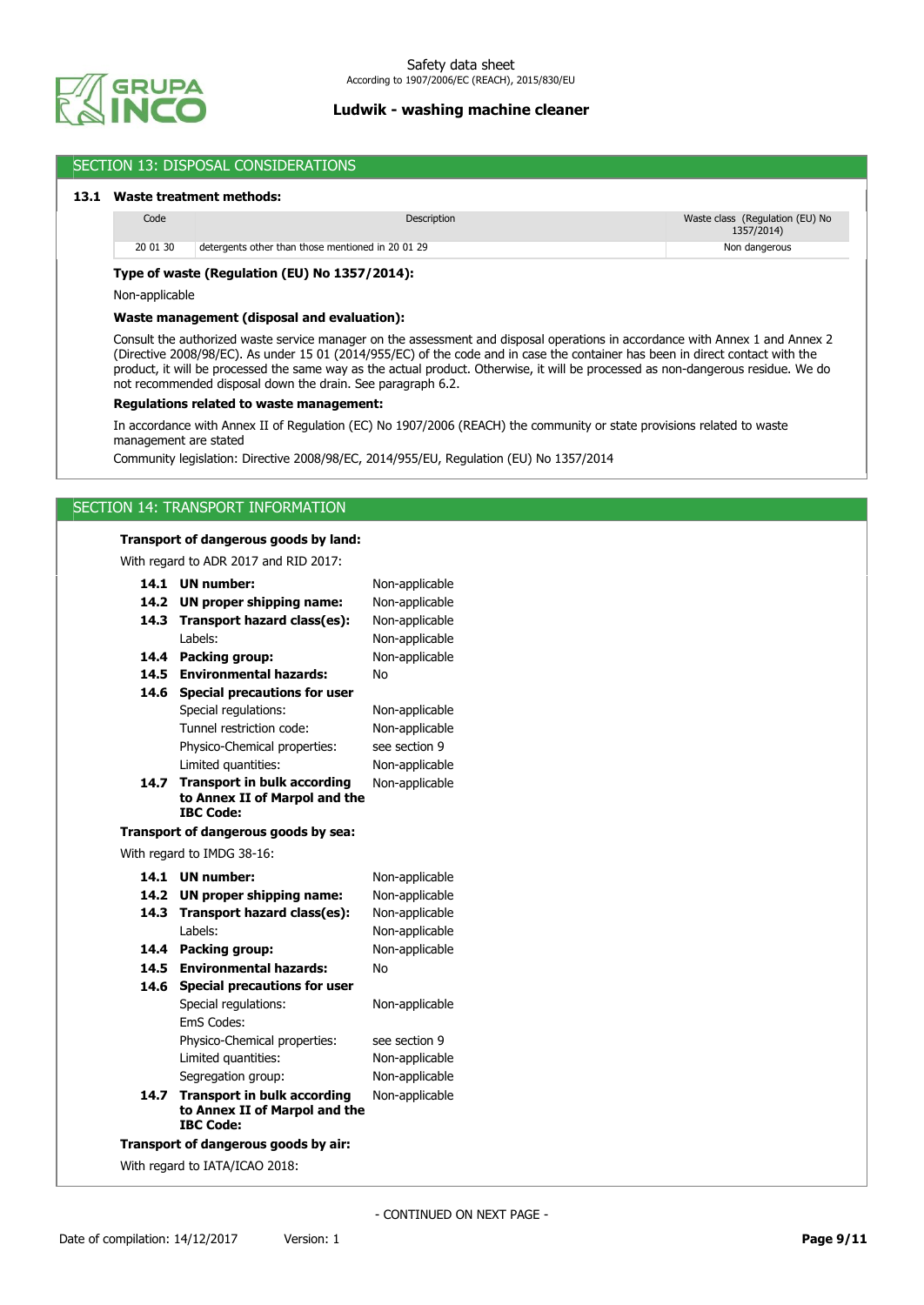

## SECTION 14: TRANSPORT INFORMATION (continued)

| 14.1 UN number:                  | Non-applicable |
|----------------------------------|----------------|
| 14.2 UN proper shipping name:    | Non-applicable |
| 14.3 Transport hazard class(es): | Non-applicable |
| Labels:                          | Non-applicable |
| 14.4 Packing group:              | Non-applicable |
|                                  |                |

- **14.5 Environmental hazards:** No
- **14.6 Special precautions for user** Physico-Chemical properties: see section 9
- 14.7 Transport in bulk according Non-applicable **to Annex II of Marpol and the IBC Code:**

### SECTION 15: REGULATORY INFORMATION

### **15.1 Safety, health and environmental regulations/legislation specific for the substance or mixture:**

Regulation (EC) No 528/2012: contains a preservative to protect the initial properties of the treated article. Contains L-(+)-lactic acid.

Candidate substances for authorisation under the Regulation (EC) No 1907/2006 (REACH): Non-applicable

Substances included in Annex XIV of REACH ("Authorisation List") and sunset date: Non-applicable

Regulation (EC) No 1005/2009, about substances that deplete the ozone layer: Non-applicable

Article 95, REGULATION (EU) No 528/2012: Citric Acid (Product-type 2) ; L-(+)-lactic acid (Product-type 1, 2, 3, 4, 6) ; Propan-2-ol (Product-type 1, 2, 4)

REGULATION (EU) No 649/2012, in relation to the import and export of hazardous chemical products: Non-applicable

#### **Regulation (EC) No 648/2004 on detergents:**

In accordance with this regulation the product complies with the following:

The tensoactives contained in this mixture comply with the biodegradibility criteria stipulated in Regulation (EC) nº648/2004 on detergents. The information to prove this is available to the relevant authorities of the Member States and will be shown to them by direct request or the request of a detergent manufacturer.

### **Seveso III:**

Non-applicable

**Limitations to commercialisation and the use of certain dangerous substances and mixtures (Annex XVII REACH, etc ….):**

Non-applicable

### **Specific provisions in terms of protecting people or the environment:**

It is recommended to use the information included in this safety data sheet as a basis for conducting workplace-specific risk assessments in order to establish the necessary risk prevention measures for the handling, use, storage and disposal of this product.

#### **Other legislation:**

The product could be affected by sectorial legislation

- Regulation (EC) No 1223/2009 of the European Parliament and of the Council of 30 November 2009 on cosmetic products

- Regulation (EC) No 648/2004 of the European Parliament and of the Council of 31 March 2004 on detergents

- Commission Regulation (EC) No 907/2006 of 20 June 2006 amending Regulation (EC) No 648/2004 of the European Parliament and of the Council on detergents, in order to adapt Annexes III and VII

- Commission Regulation (EC) No 551/2009 of 25 June 2009 amending Regulation (EC) No 648/2004 of the European Parliament and of the Council on detergents, in order to adapt Annexes V and VI thereto (surfactant derogation)

### **15.2 Chemical safety assessment:**

The supplier has not carried out evaluation of chemical safety.